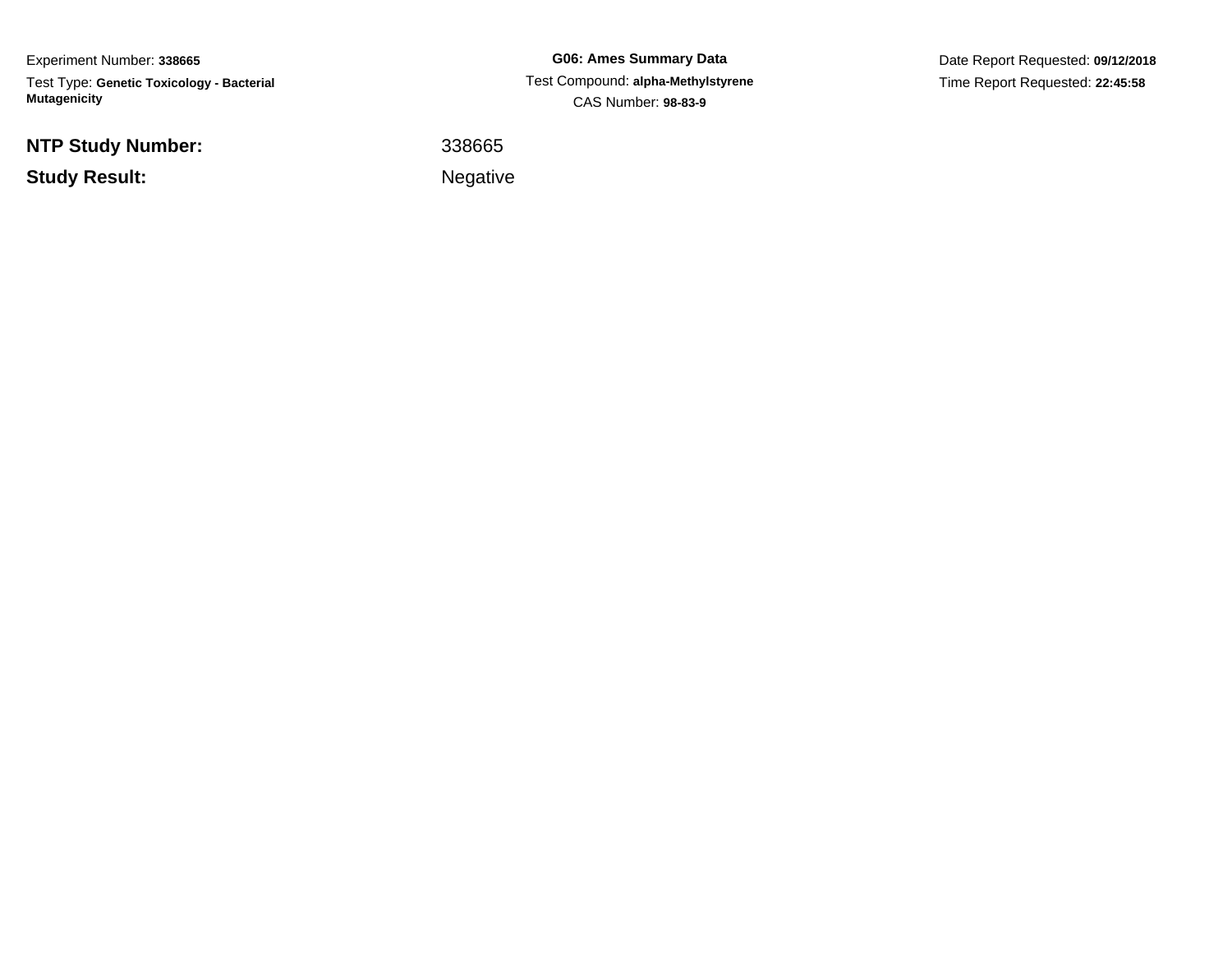Test Type: **Genetic Toxicology - Bacterial Mutagenicity**

# **G06: Ames Summary Data** Test Compound: **alpha-Methylstyrene**CAS Number: **98-83-9**

|                               |                   |                   | Strain: TA100          |                        |                     |
|-------------------------------|-------------------|-------------------|------------------------|------------------------|---------------------|
| Dose (ug/Plate)               | <b>Without S9</b> | <b>Without S9</b> | <b>With 10% Rat S9</b> | <b>With 30% Rat S9</b> | With 10% Hamster S9 |
| Vehicle Control <sup>1</sup>  | $119 \pm 5.5$     | $119 \pm 4.4$     | $127 \pm 7.8$          | $119 \pm 3.1$          | $127 \pm 7.6$       |
| 1.0                           |                   | $115 \pm 5.8$     |                        |                        |                     |
| 3.0                           | $114 \pm 1.2$     | $113 \pm 10.0$    |                        |                        |                     |
| 10.0                          | $106 \pm 11.4$    | $123 \pm 11.5$    | $117 \pm 5.5$          |                        | $133 \pm 12.3$      |
| 33.0                          | $115 \pm 10.9$    | $129 \pm 0.3$     | $122 \pm 7.5$          | $134 \pm 12.9$         | $151 \pm 9.8$       |
| 100.0                         | $121 \pm 4.8$     | $128 \pm 3.6$     | $134 \pm 3.8$          | $143 \pm 4.0$          | $128 \pm 11.9$      |
| 333.0                         | $0 \pm 0.0^s$     |                   | $117 \pm 10.8$         | $125 \pm 4.4$          | $111 \pm 15.0$      |
| 1000.0                        |                   |                   | $84 \pm 7.9^s$         | $118 \pm 5.8$          | $68 \pm 9.1^s$      |
| 3333.0                        |                   |                   |                        | $16 \pm 8.5^s$         |                     |
| <b>Trial Summary</b>          | Negative          | Negative          | Negative               | Negative               | Negative            |
| Positive Control <sup>2</sup> |                   |                   |                        |                        | $514 \pm 22.9$      |
| Positive Control <sup>3</sup> |                   |                   | $419 \pm 13.7$         |                        |                     |
| Positive Control <sup>4</sup> | $422 \pm 14.1$    | $433 \pm 6.7$     |                        |                        |                     |
| Positive Control <sup>5</sup> |                   |                   |                        | $490 \pm 16.5$         |                     |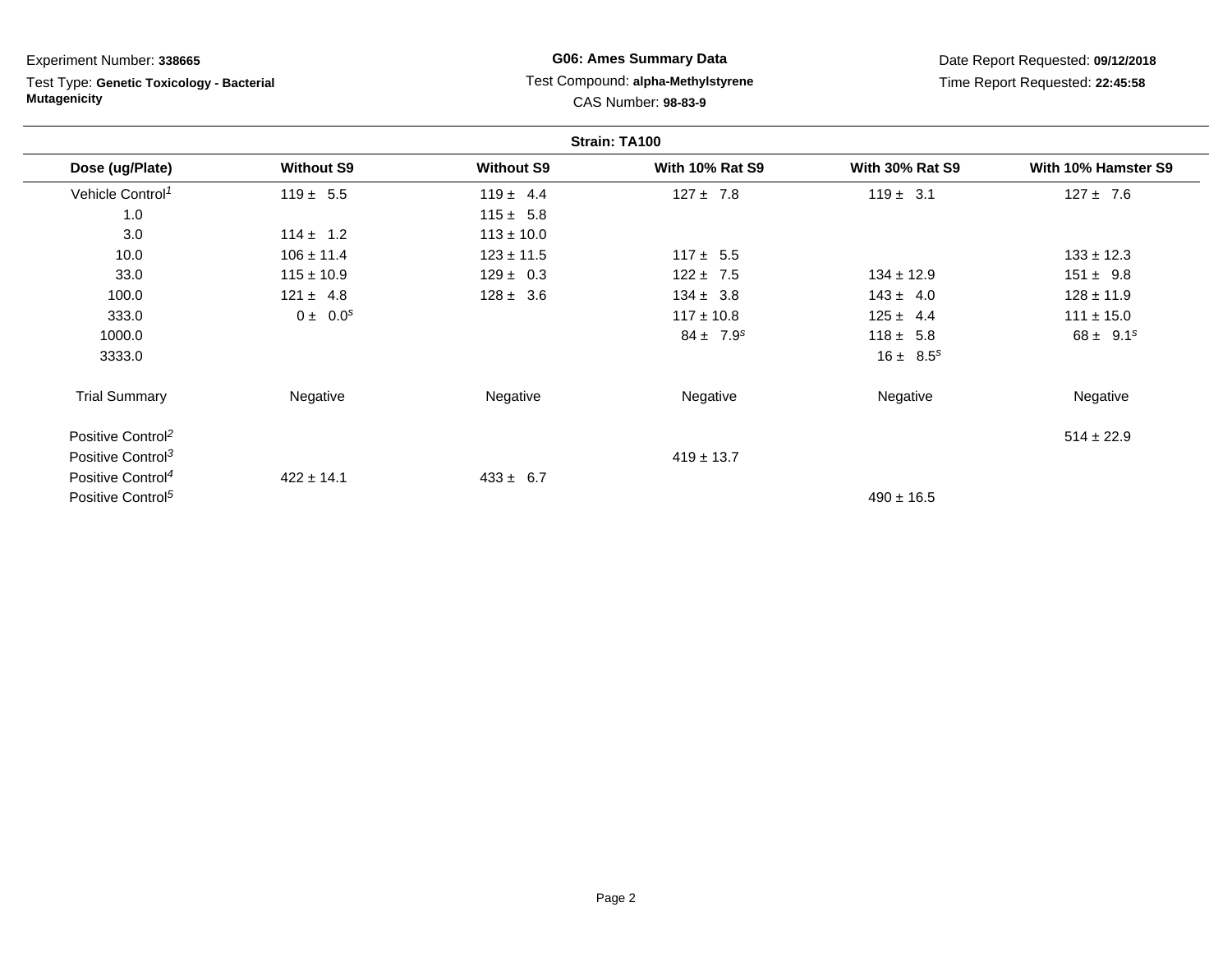Test Type: **Genetic Toxicology - Bacterial Mutagenicity**

| Dose (ug/Plate)               | With 30% Hamster S9 |
|-------------------------------|---------------------|
| Vehicle Control <sup>1</sup>  | $130 \pm 6.2$       |
| $1.0$                         |                     |
| 3.0                           |                     |
| 10.0                          |                     |
| 33.0                          | $128 \pm 5.5$       |
| 100.0                         | $100 \pm 10.6$      |
| 333.0                         | $127 \pm 7.5$       |
| 1000.0                        | $118 \pm 9.3$       |
| 3333.0                        | $16 \pm 8.1^s$      |
| <b>Trial Summary</b>          | Negative            |
| Positive Control <sup>2</sup> |                     |
| Positive Control <sup>3</sup> | $590 \pm 15.9$      |
| Positive Control <sup>4</sup> |                     |
| Positive Control <sup>5</sup> |                     |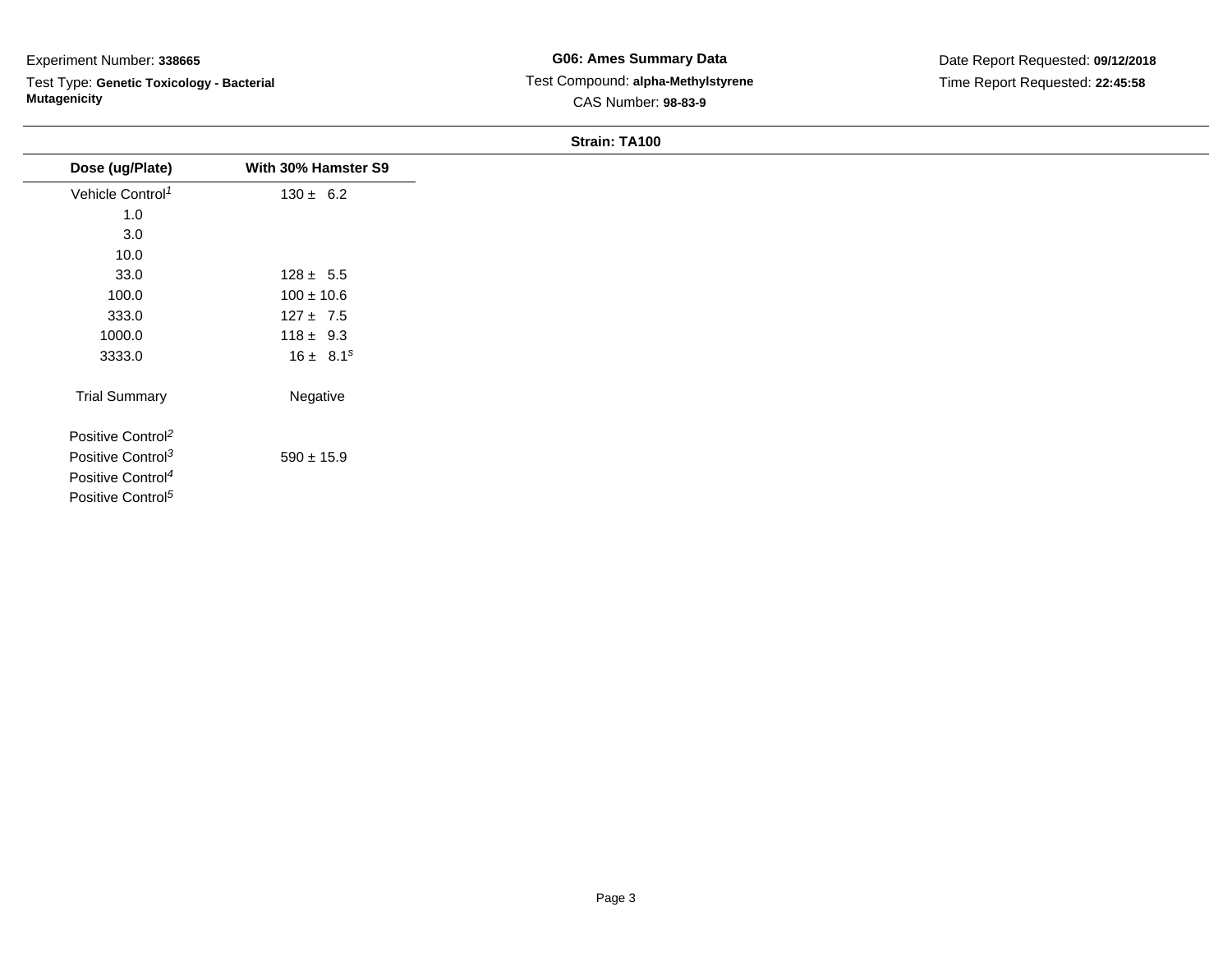Test Type: **Genetic Toxicology - Bacterial Mutagenicity**

# **G06: Ames Summary Data** Test Compound: **alpha-Methylstyrene**CAS Number: **98-83-9**

|                               |                   |                   | Strain: TA1535         |                        |                     |
|-------------------------------|-------------------|-------------------|------------------------|------------------------|---------------------|
| Dose (ug/Plate)               | <b>Without S9</b> | <b>Without S9</b> | <b>With 10% Rat S9</b> | <b>With 30% Rat S9</b> | With 10% Hamster S9 |
| Vehicle Control <sup>1</sup>  | $15 \pm 1.3$      | $17 \pm 0.7$      | $15 \pm 0.7$           | $14 \pm 0.7$           | $14 \pm 0.7$        |
| 1.0                           | $17 \pm 1.8$      | $13 \pm 0.3$      |                        |                        |                     |
| 3.0                           | $11 \pm 1.2$      | $17 \pm 0.3$      |                        |                        |                     |
| 10.0                          | $10 \pm 1.8$      | $17 \pm 0.7$      | $9 \pm 0.3$            | $15 \pm 2.7$           | $12 \pm 1.5$        |
| 33.0                          | $15 \pm 2.3$      | $19 \pm 4.7$      | $10 \pm 1.2$           | $11 \pm 0.6$           | $13 \pm 1.5$        |
| 100.0                         | $10 \pm 1.9$      | $10 \pm 2.3$      | $6 \pm 2.0$            | $10 \pm 1.2$           | $11 \pm 2.5$        |
| 333.0                         |                   |                   | $9 \pm 0.9$            | $12 \pm 4.5$           | $12 \pm 0.6$        |
| 1000.0                        |                   |                   | $5 \pm 2.0^s$          | $10 \pm 2.6$           | $1 \pm 0.7^s$       |
| <b>Trial Summary</b>          | Negative          | Negative          | Negative               | Negative               | Negative            |
| Positive Control <sup>3</sup> |                   |                   |                        |                        | $196 \pm 12.5$      |
| Positive Control <sup>4</sup> | $269 \pm 8.7$     | $479 \pm 32.9$    |                        |                        |                     |
| Positive Control <sup>5</sup> |                   |                   | $146 \pm 12.2$         |                        |                     |
| Positive Control <sup>6</sup> |                   |                   |                        | $89 \pm 14.2$          |                     |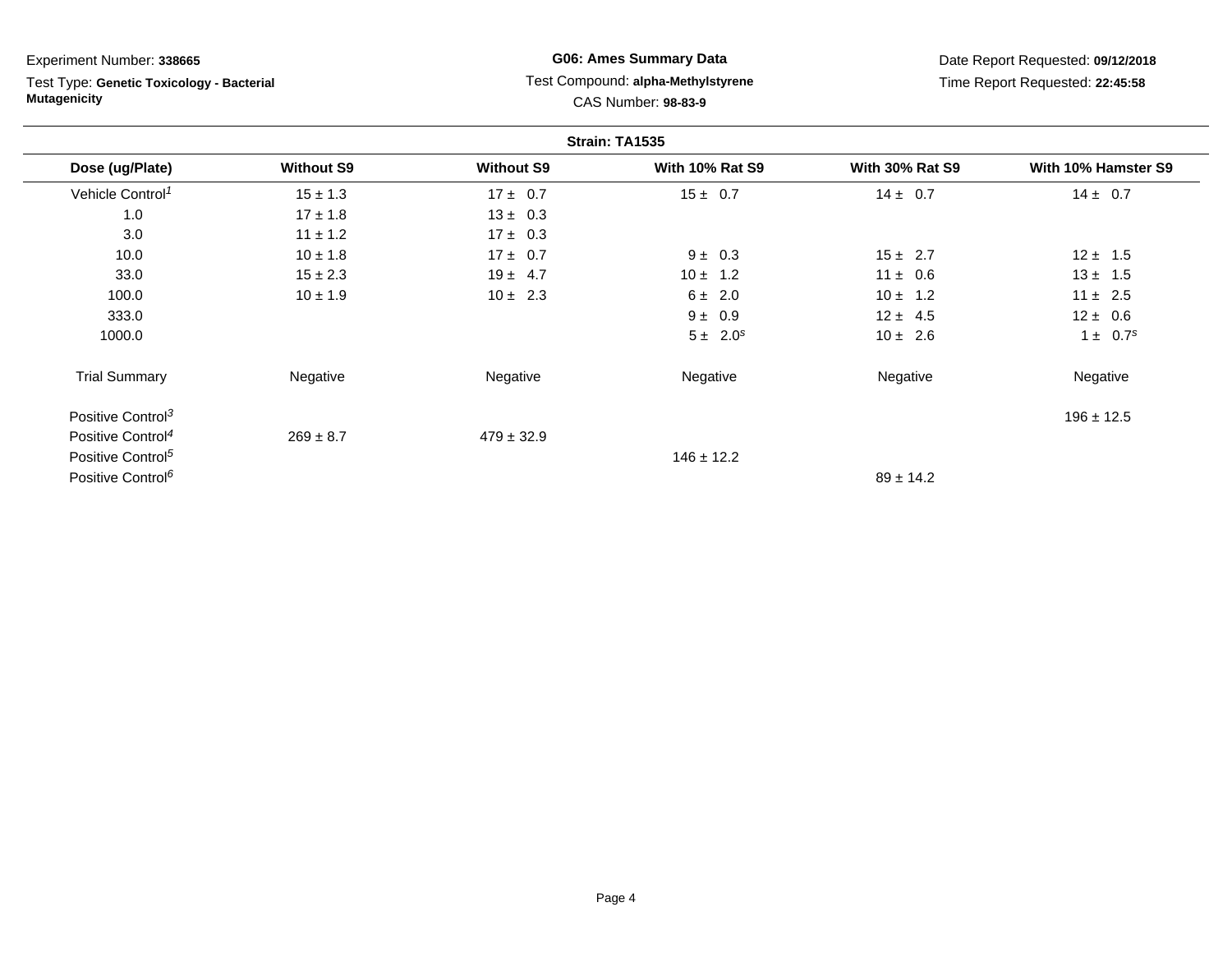Test Type: **Genetic Toxicology - Bacterial Mutagenicity**

| Dose (ug/Plate)               | With 30% Hamster S9 |
|-------------------------------|---------------------|
| Vehicle Control <sup>1</sup>  | $12 \pm 1.2$        |
| 1.0                           |                     |
| 3.0                           |                     |
| 10.0                          | $13 \pm 2.3$        |
| 33.0                          | $8 \pm 0.7$         |
| 100.0                         | $7 \pm 0.7$         |
| 333.0                         | $7 \pm 1.2$         |
| 1000.0                        | $6 \pm 0.9$         |
| <b>Trial Summary</b>          | Negative            |
| Positive Control <sup>3</sup> |                     |
| Positive Control <sup>4</sup> |                     |
| Positive Control <sup>5</sup> | $411 \pm 12.3$      |
| Positive Control <sup>6</sup> |                     |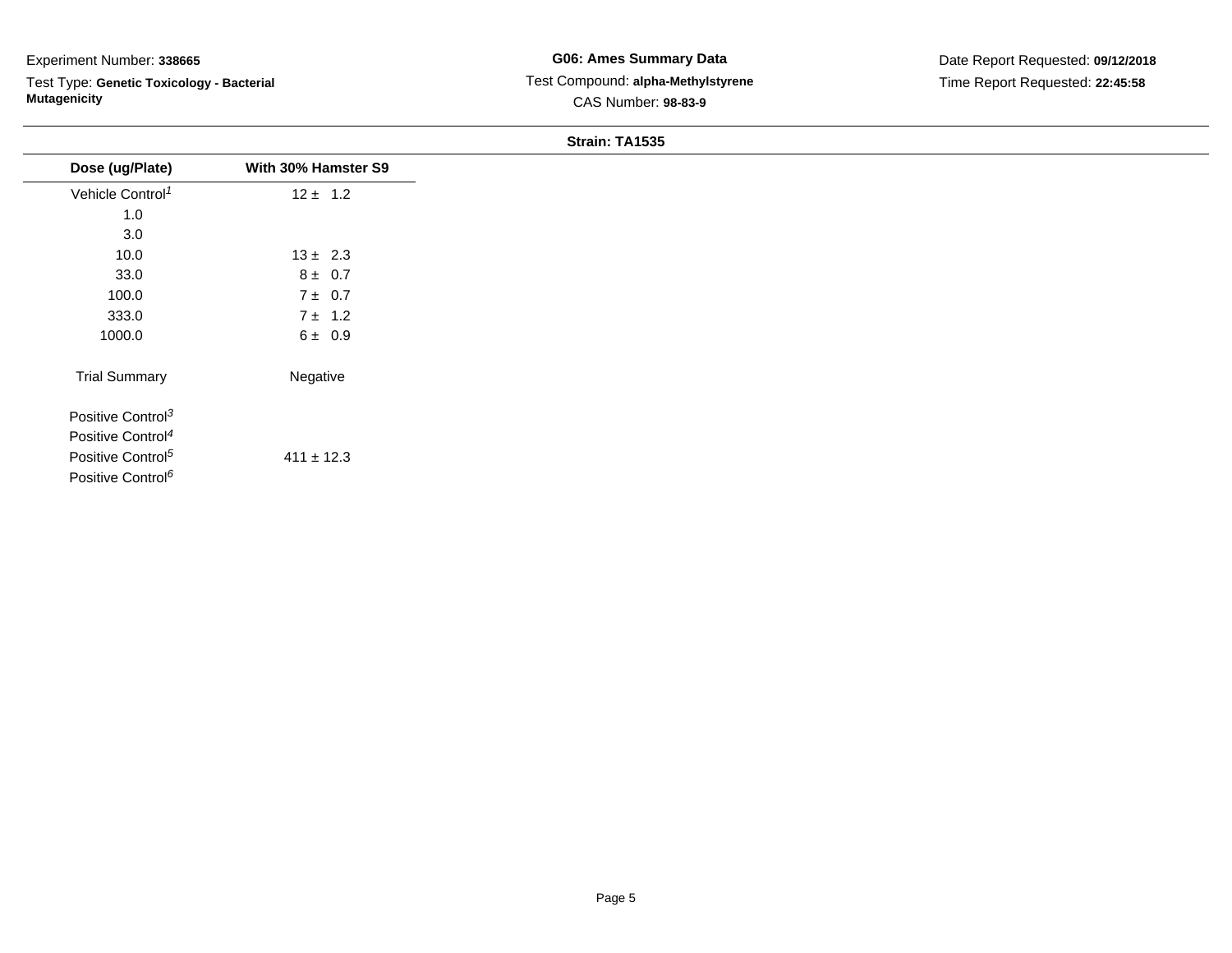Test Type: **Genetic Toxicology - Bacterial Mutagenicity**

# **G06: Ames Summary Data** Test Compound: **alpha-Methylstyrene**CAS Number: **98-83-9**

|                               |                   |                   | <b>Strain: TA97</b>         |                        |                     |
|-------------------------------|-------------------|-------------------|-----------------------------|------------------------|---------------------|
| Dose (ug/Plate)               | <b>Without S9</b> | <b>Without S9</b> | <b>With 10% Rat S9</b>      | <b>With 30% Rat S9</b> | With 10% Hamster S9 |
| Vehicle Control <sup>1</sup>  | $163 \pm 4.4$     | $156 \pm 9.9$     | $122 \pm 6.0$               | $187 \pm 13.3$         | $141 \pm 5.2$       |
| 1.0                           | $163 \pm 6.1$     | $170 \pm 7.1$     |                             |                        |                     |
| 3.0                           | $156 \pm 7.7$     | $176 \pm 3.8$     |                             |                        |                     |
| 10.0                          | $149 \pm 0.9$     | $168 \pm 6.4$     | $157 \pm 9.5$               | $204 \pm 3.8$          | $146 \pm 9.6$       |
| 33.0                          | $156 \pm 5.2$     | $186 \pm 6.5$     | $130 \pm 8.5$               | $209 \pm 1.5$          | $169 \pm 4.4$       |
| 100.0                         | $128 \pm 8.1$     | $136 \pm 6.8$     | $113 \pm 7.8$               | $192 \pm 15.7$         | $114 \pm 8.7$       |
| 333.0                         |                   |                   | $103 \pm 11.0$              | $196 \pm 11.9$         | $119 \pm 5.5$       |
| 1000.0                        |                   |                   | $122 \pm 18.8$ <sup>s</sup> | $132 \pm 23.5$         | $79 \pm 11.6^s$     |
| <b>Trial Summary</b>          | Negative          | Negative          | Negative                    | Negative               | Negative            |
| Positive Control <sup>2</sup> |                   |                   |                             |                        | $412 \pm 27.3$      |
| Positive Control <sup>3</sup> |                   |                   | $385 \pm 18.6$              |                        |                     |
| Positive Control <sup>5</sup> |                   |                   |                             | $283 \pm 13.4$         |                     |
| Positive Control <sup>7</sup> | $331 \pm 13.6$    | $501 \pm 48.5$    |                             |                        |                     |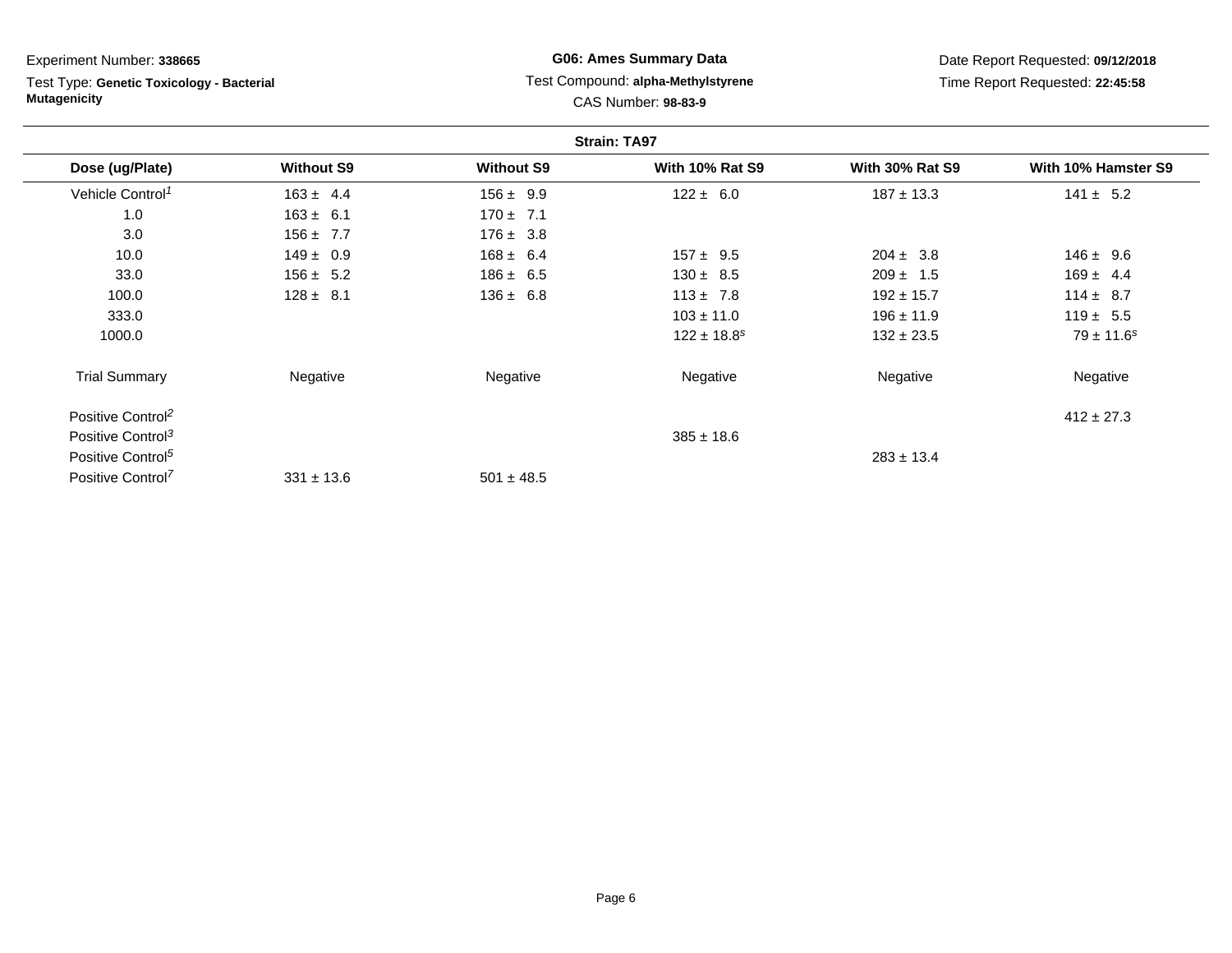Test Type: **Genetic Toxicology - Bacterial Mutagenicity**

| Dose (ug/Plate)               | With 30% Hamster S9 |
|-------------------------------|---------------------|
| Vehicle Control <sup>1</sup>  | $173 \pm 13.4$      |
| 1.0                           |                     |
| 3.0                           |                     |
| 10.0                          | $179 \pm 13.9$      |
| 33.0                          | $175 \pm 13.1$      |
| 100.0                         | $176 \pm 3.0$       |
| 333.0                         | $129 \pm 9.0$       |
| 1000.0                        | $100 \pm 11.5$      |
| <b>Trial Summary</b>          | Negative            |
| Positive Control <sup>2</sup> |                     |
| Positive Control <sup>3</sup> | $451 \pm 5.0$       |
| Positive Control <sup>5</sup> |                     |
| Positive Control <sup>7</sup> |                     |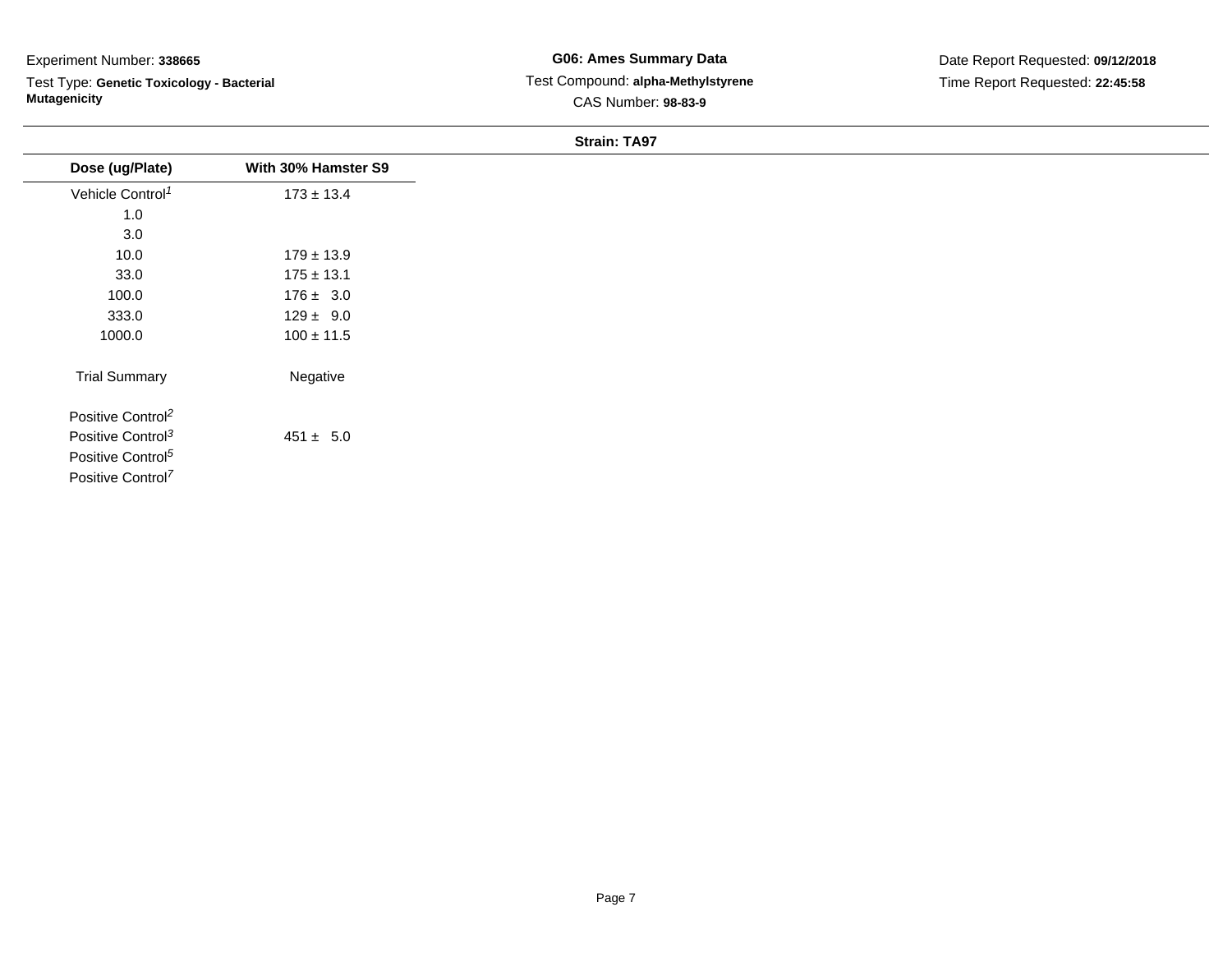Test Type: **Genetic Toxicology - Bacterial Mutagenicity**

# **G06: Ames Summary Data** Test Compound: **alpha-Methylstyrene**CAS Number: **98-83-9**

|                               |                   |                   | <b>Strain: TA98</b>    |                        |                     |
|-------------------------------|-------------------|-------------------|------------------------|------------------------|---------------------|
| Dose (ug/Plate)               | <b>Without S9</b> | <b>Without S9</b> | <b>With 10% Rat S9</b> | <b>With 30% Rat S9</b> | With 10% Hamster S9 |
| Vehicle Control <sup>1</sup>  | $17 \pm 3.5$      | $18 \pm 0.9$      | $29 \pm 1.2$           | $21 \pm 1.5$           | $32 \pm 6.7$        |
| 1.0                           |                   | $18 \pm 2.0$      |                        |                        |                     |
| 3.0                           | $19 \pm 3.2$      | $16 \pm 2.5$      |                        |                        |                     |
| 10.0                          | $18 \pm 1.9$      | $15 \pm 0.3$      | $26 \pm 3.8$           |                        | $29 \pm 6.0$        |
| 33.0                          | $19 \pm 2.5$      | $15 \pm 0.0$      | $27 \pm 2.0$           | $21 \pm 2.1$           | $27 \pm 1.8$        |
| 100.0                         | $12 \pm 0.9$      | $20 \pm 2.6$      | $30 \pm 2.4$           | $23 \pm 2.3$           | $25 \pm 2.9$        |
| 333.0                         | $0 \pm 0.0^s$     |                   | $24 \pm 1.7$           | $20 \pm 1.5$           | $25 \pm 2.2$        |
| 1000.0                        |                   |                   | $10 \pm 3.6^s$         | $25 \pm 3.5$           | $16 \pm 0.6^s$      |
| 3333.0                        |                   |                   |                        | $8 \pm 0.5^s$          |                     |
| <b>Trial Summary</b>          | Negative          | Negative          | Negative               | Negative               | Negative            |
| Positive Control <sup>2</sup> |                   |                   |                        |                        | $346 \pm 3.5$       |
| Positive Control <sup>3</sup> |                   |                   | $275 \pm 24.2$         | $87 \pm 12.4$          |                     |
| Positive Control <sup>8</sup> | $667 \pm 85.0$    | $785 \pm 24.7$    |                        |                        |                     |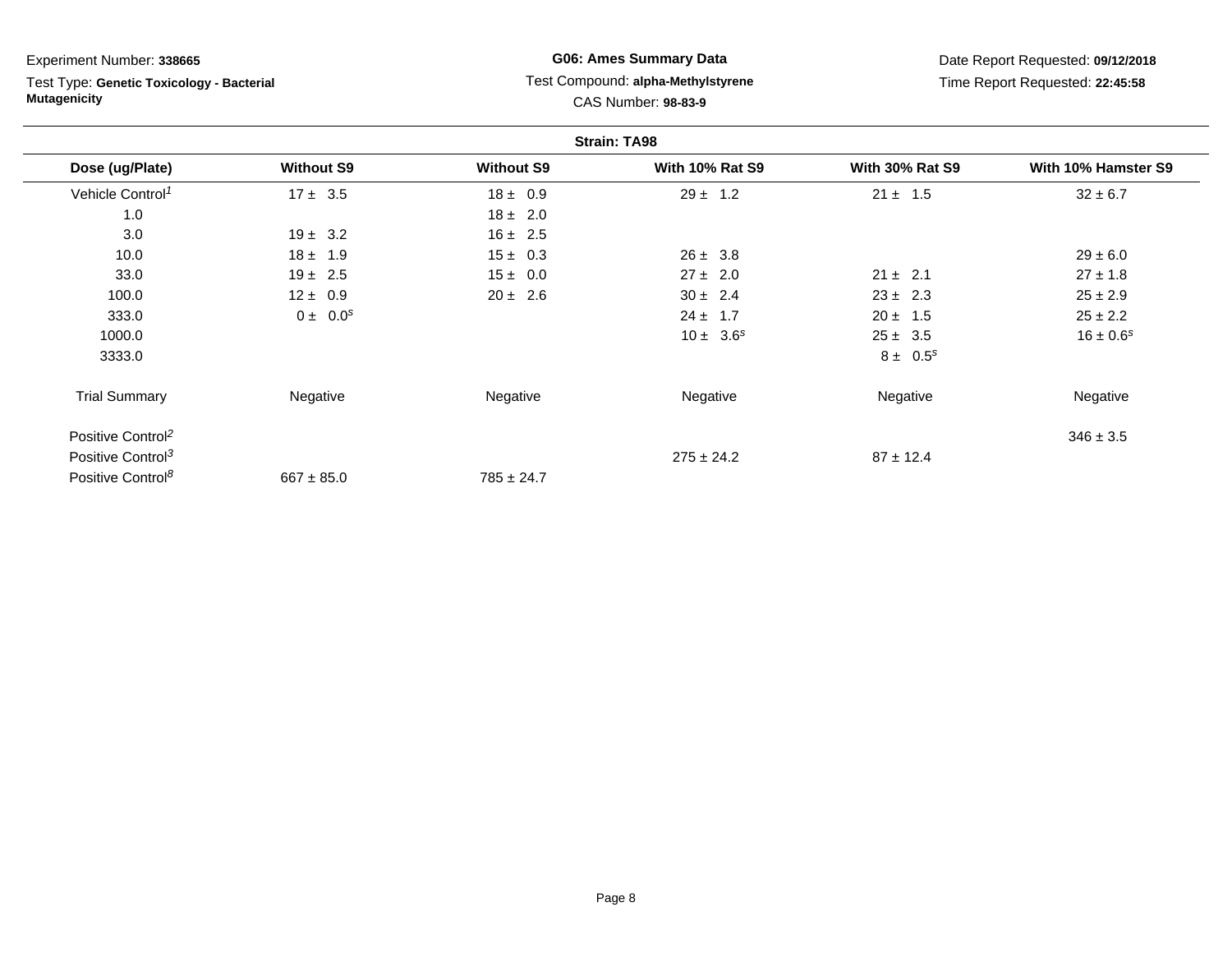Test Type: **Genetic Toxicology - Bacterial Mutagenicity**

**G06: Ames Summary Data** Test Compound: **alpha-Methylstyrene**CAS Number: **98-83-9**

Date Report Requested: **09/12/2018**Time Report Requested: **22:45:58**

| Dose (ug/Plate)               | With 30% Hamster S9 |
|-------------------------------|---------------------|
| Vehicle Control <sup>1</sup>  | $26 \pm 3.7$        |
| 1.0                           |                     |
| 3.0                           |                     |
| 10.0                          |                     |
| 33.0                          | $19 \pm 0.7$        |
| 100.0                         | $21 \pm 3.0$        |
| 333.0                         | $29 \pm 3.7$        |
| 1000.0                        | $17 \pm 0.6$        |
| 3333.0                        | $0 \pm 0.0^s$       |
| <b>Trial Summary</b>          | Negative            |
| Positive Control <sup>2</sup> |                     |
| Positive Control <sup>3</sup> | $274 \pm 32.1$      |
| Positive Control <sup>8</sup> |                     |